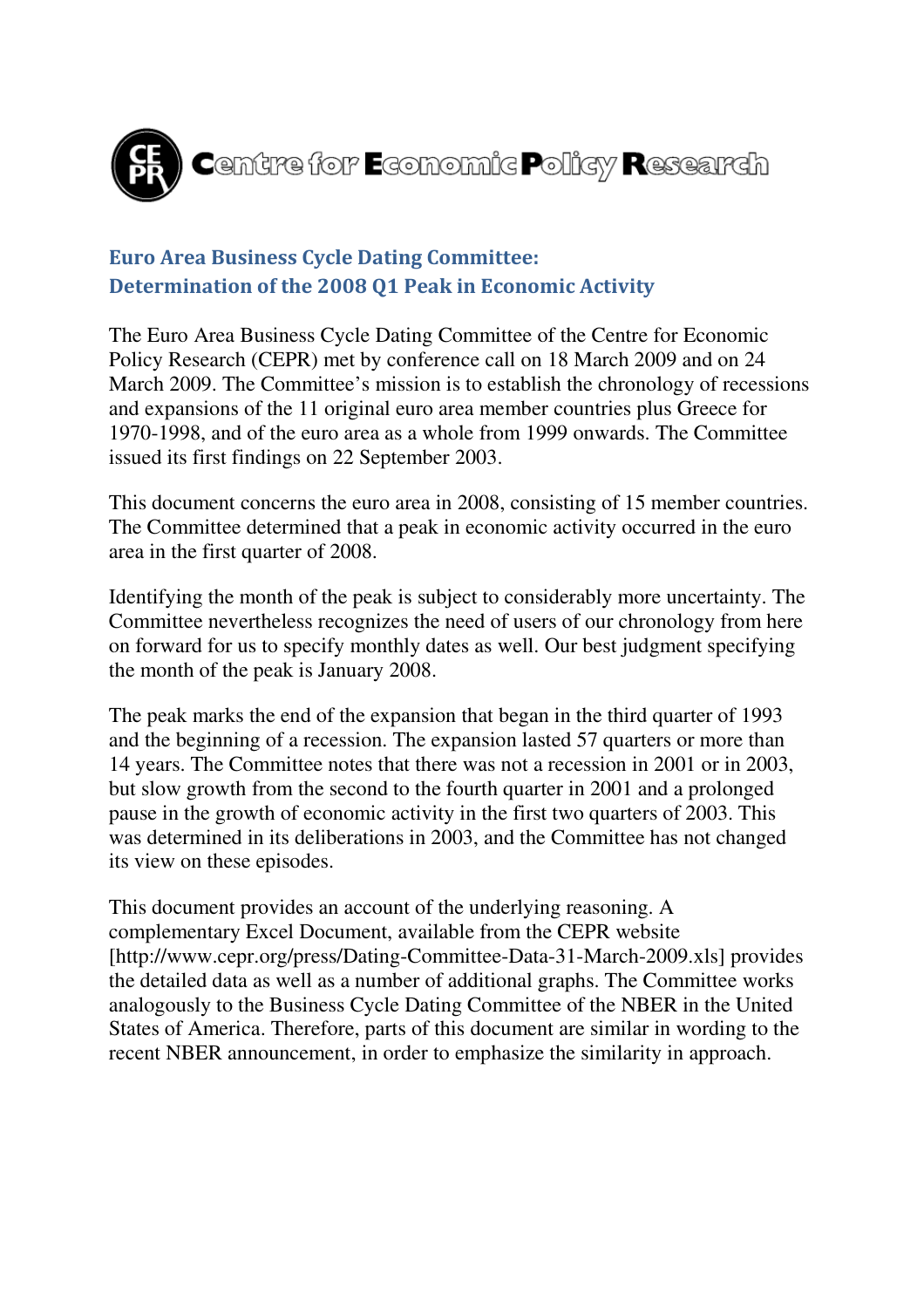A recession is a significant decline in the level of economic activity, spread across the economy of the euro area, usually visible in two or more consecutive quarters of negative growth in GDP, employment and other measures of aggregate economic activity for the euro area as a whole; and reflecting similar developments in most countries.

Because a recession is a broad contraction of the economy, not confined to one sector, the Committee emphasizes economy-wide measures of economic activity. The Committee believes that domestic production and employment are the primary conceptual measures of economic activity, also taking into account industrial production as a monthly measure of private production, sales as a measure of retail activity, investment, consumption as well as data on unemployment.

All data are taken from the ECB website or from the Eurostat website. In most cases, we have plotted the data in terms of their percentage change compared to the 2008 Q1 level, for quarterly data, or the level in January 2008, for monthly data. For unemployment, the level has been plotted.

### **The Quarter of the Peak**

According to the definition of a recession provided above, the key variables are euro area GDP, euro area employment and GDP in the member countries.

Euro area GDP peaked in the first quarter of 2008, while employment peaked in the second quarter. However, the improvement of employment in the second quarter compared to the first quarter was mild, while the drop in GDP was considerably sharper.

Eurostat has released the official employment data for the fourth quarter of 2008 as of March 16th, 2009. Given the definition of a recession stated above, the Committee felt it prudent to wait for this data release to ascertain that employment has indeed declined and to declare a recession, rather than possibly ascribing the one-quarter decline in the third quarter of 2008 to a short-term fluctuation.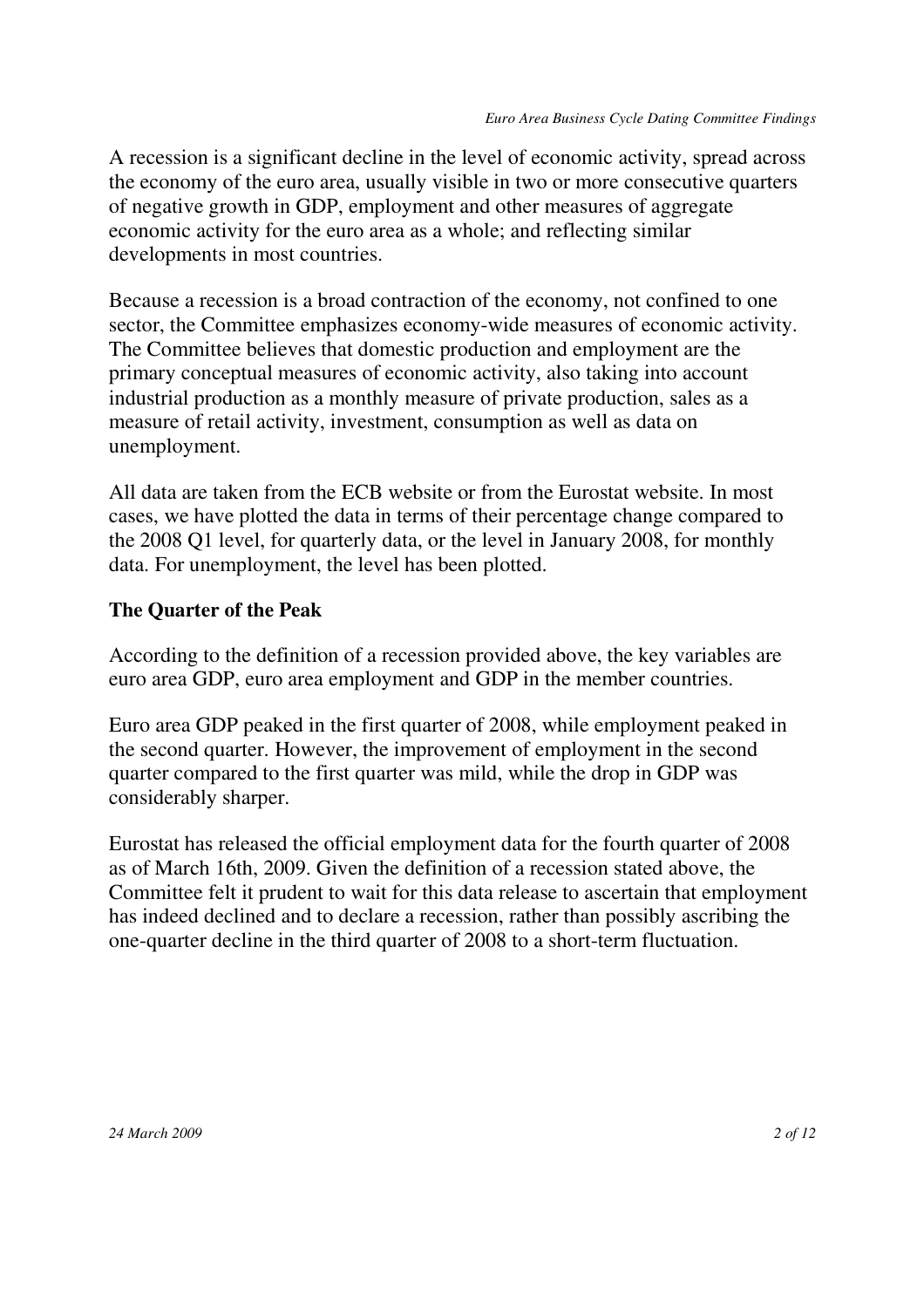

Figure 1: euro area GDP



Figure 2: euro area employment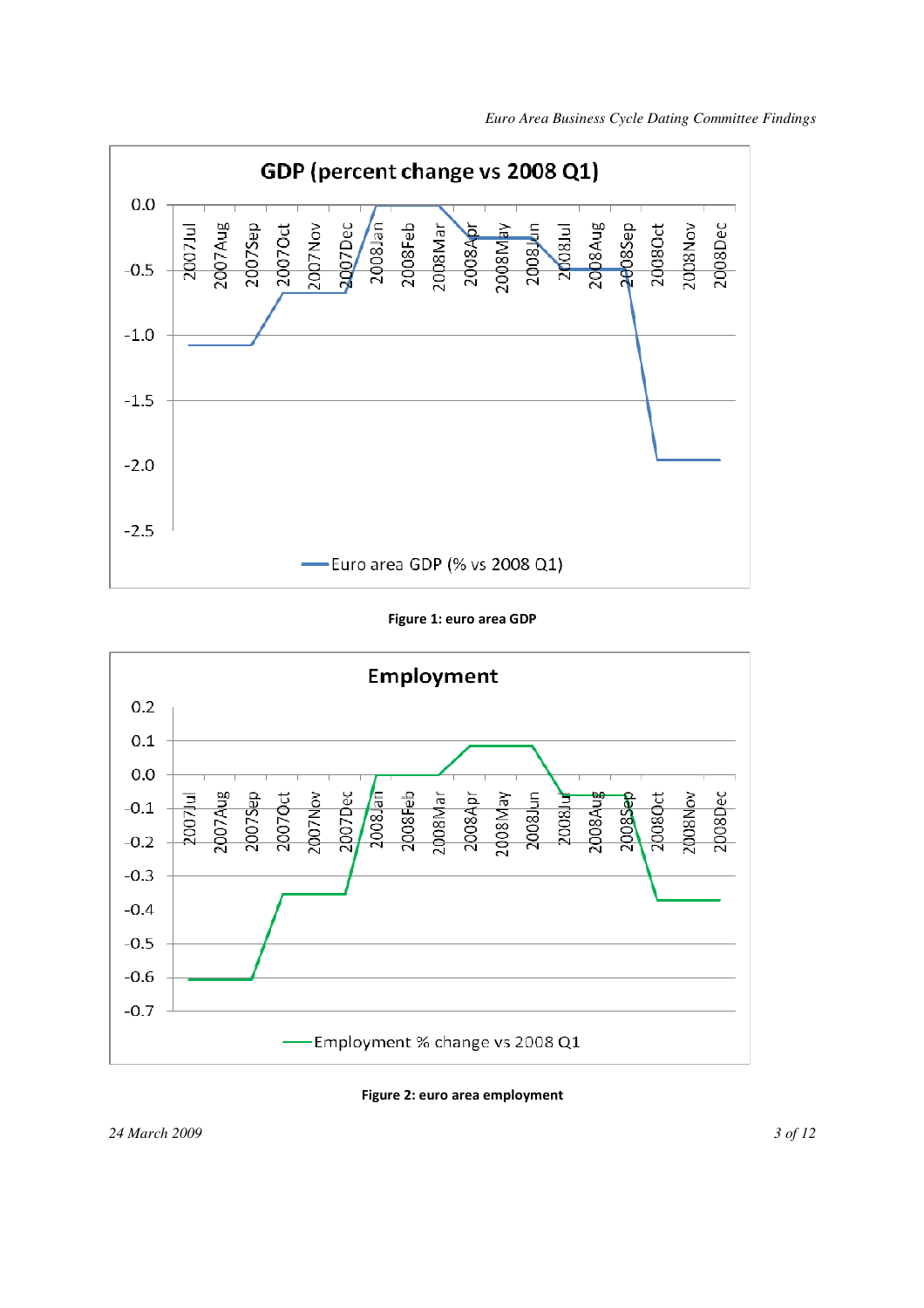

Figure 3: euro area GDP and employment

The movement in euro area GDP is tracked in the large member countries Germany, France, Italy and Spain, with Spain peaking in the second rather than the first quarter of 2008. For the smaller countries, there is considerably more heterogeneity. The Netherlands peaked in 2008 Q1; Finland, Luxembourg, Malta and Portugal peaked in 2008 Q2, Austria, Belgium and Slovenia appear to have peaked in 2008 Q3, while Cyprus, Greece and Ireland reached their highest GDP value at the end of the available sample and therefore cannot be said to have peaked based on GDP data alone.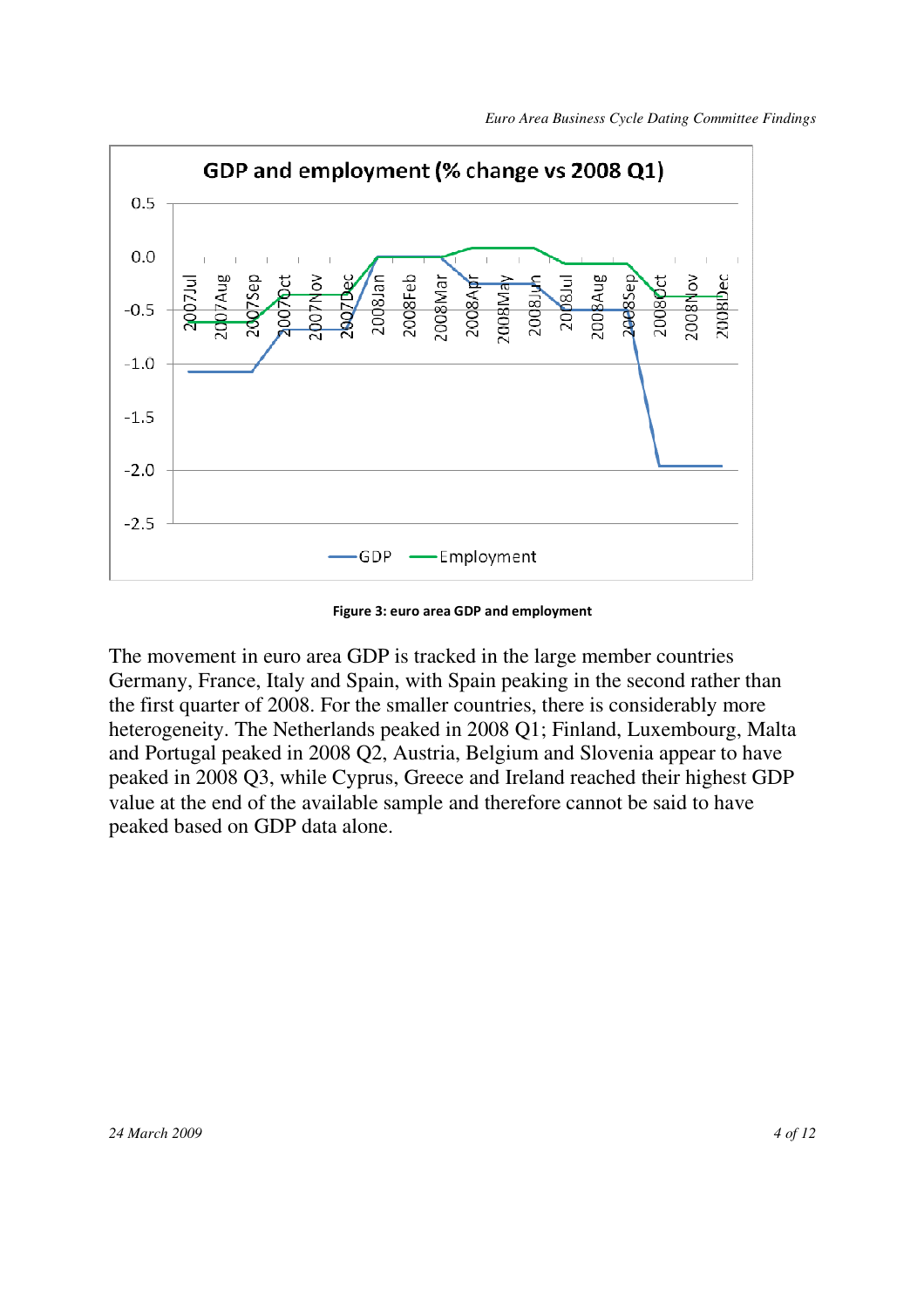

Figure 4: GDP – euro area, Germany, France, Italy, Spain





*24 March 2009 5 of 12*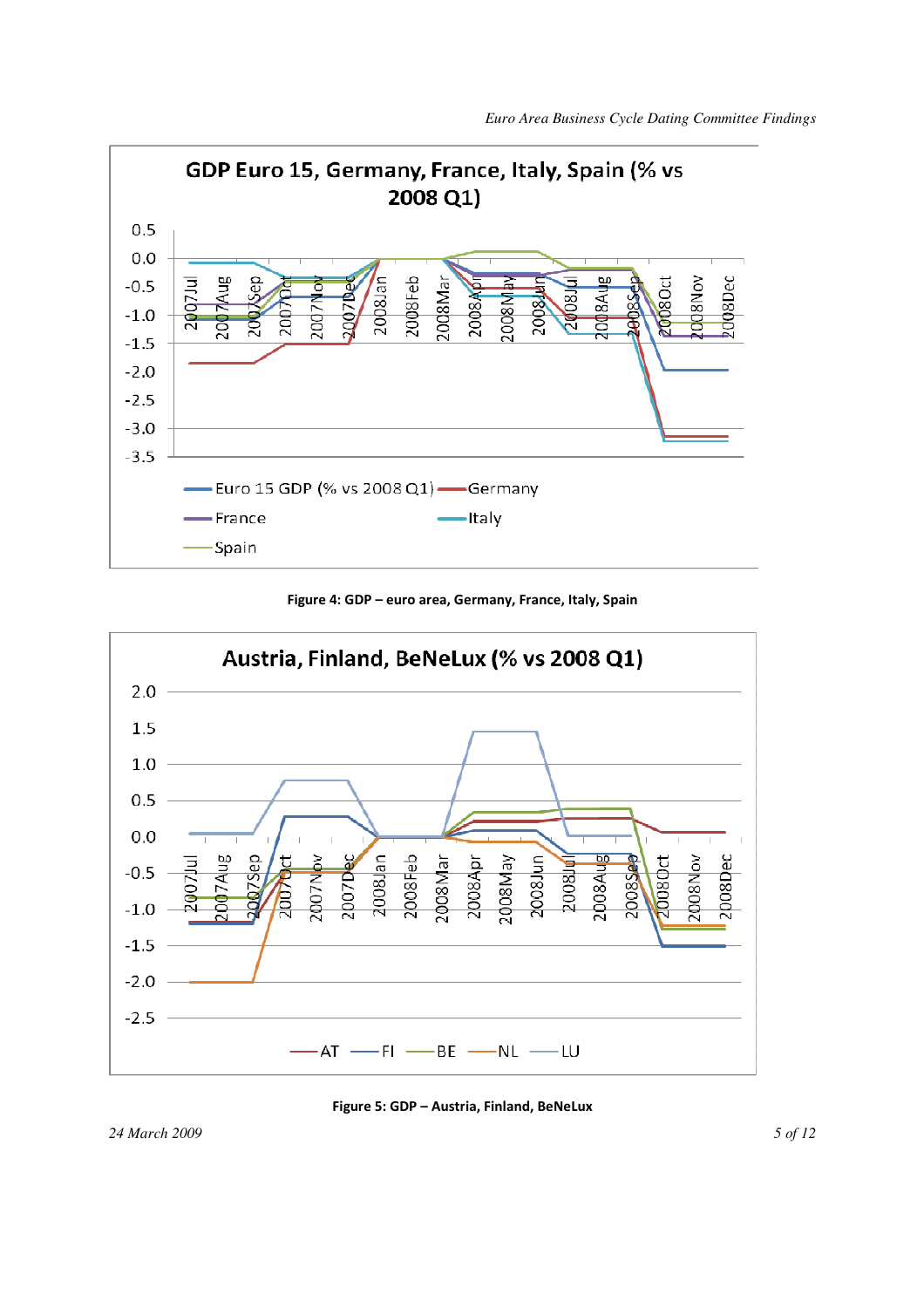

Figure 6: GDP – Ireland, Greece, Portugal, Slovenia, Cyprus, Malta

Nonetheless, the Committee sees a peak occurring in the majority of the member countries close to the first quarter of 2008.

The Committee has also examined investment and consumption for the euro zone: both peaked in the first quarter of 2008, providing further support for the chosen date of the peak.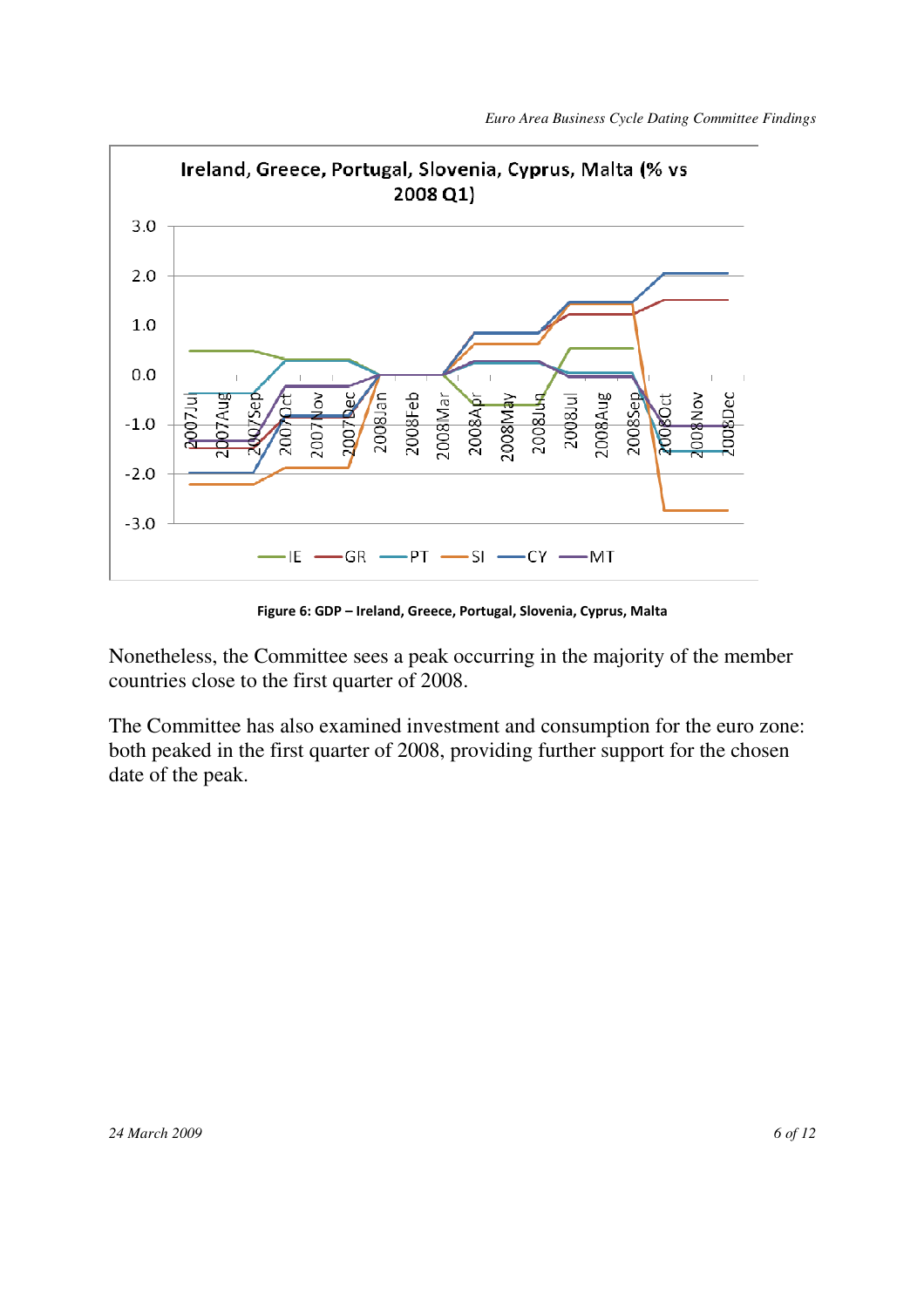

Figure 7: euro area GDP, investment and consumption

A similar picture is painted by monthly data. Industrial production, as a monthly indicator of economic activity, peaked in December 2007, with the levels in January 2008 and February 2008 only marginally lower. Sales peaked in March 2007 overall, but show an intermediate peak in January 2008. Unemployment was practically flat from December 2007 to March 2008. Again, these data point to the first quarter of 2008 as the peak.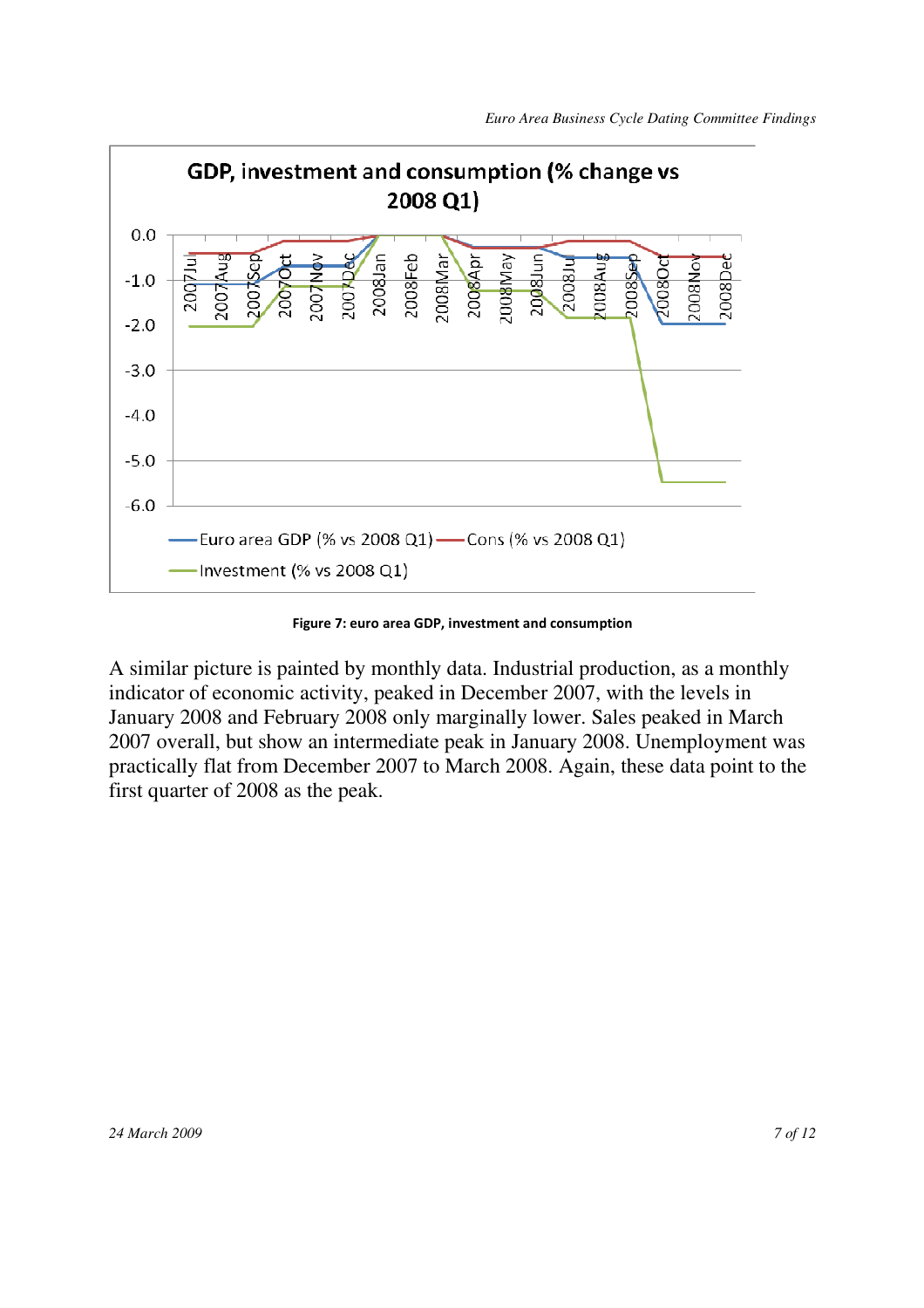

Figure 8: euro area industrial production



*24 March 2009 8 of 12* 

Figure 9: euro area sales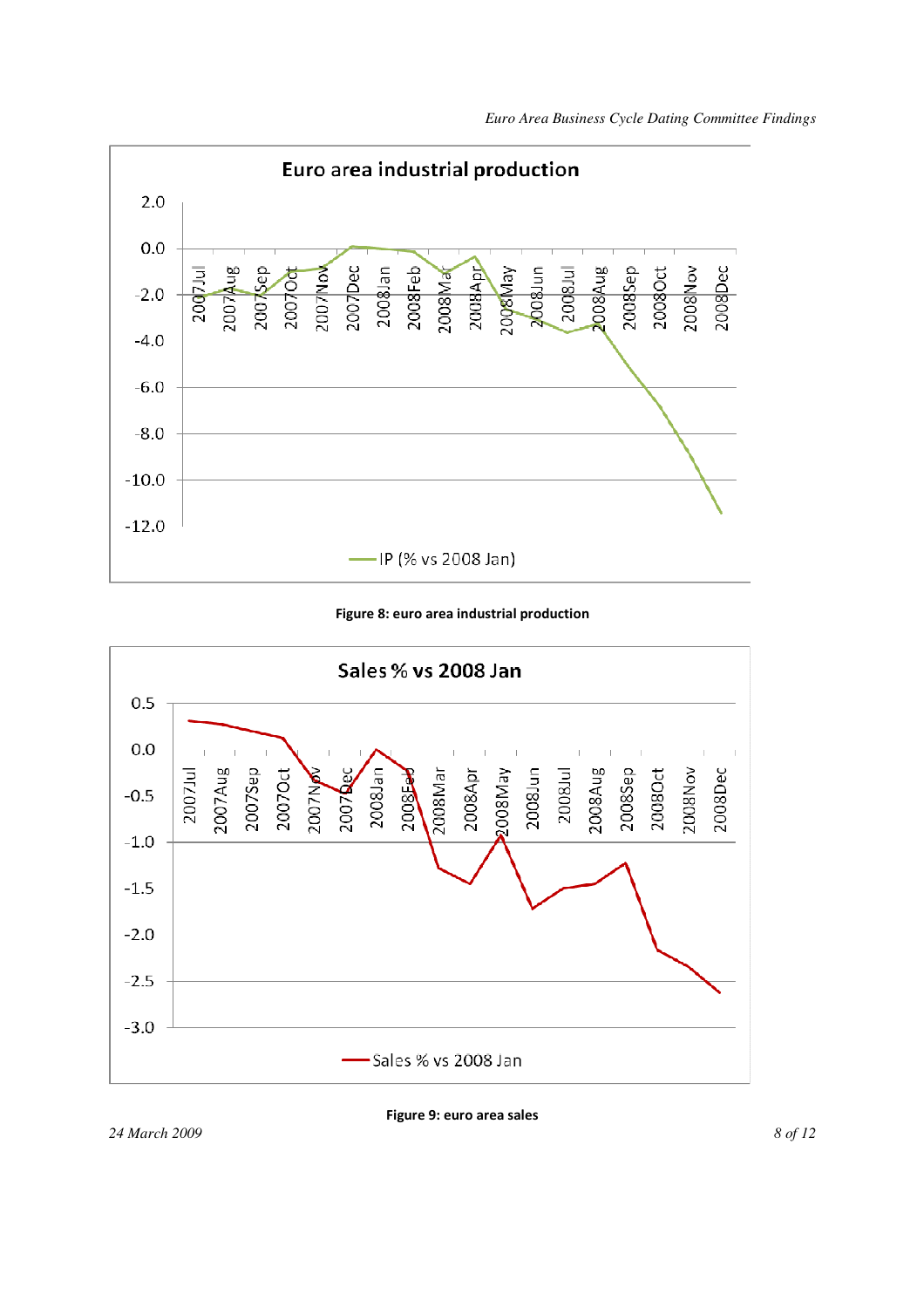

#### Figure 10: euro area unemployment rate

#### **The Month of the Peak**

Identifying the month of the peak is subject to considerably more uncertainty. Unlike in the US, monthly data for personal income and employment are not available for the euro area. The Committee nevertheless recognizes the need of users of this chronology from here on forward for us to specify monthly dates as well. The monthly series examined above appear to point at either December 2007 or January 2008 as the peak. Both dates are consistent with the choice of 2008 Q1 as the quarterly peak, since the Committee follows the long-standing procedure established by the NBER for the peak quarter to either contain the monthly peak, or to be the subsequent quarter if the monthly peak occurs in the last month of a quarter.

Since there appears to be little movement in IP or unemployment across these two months, but an intermediate peak of sales in January 2008, the Committee has decided to determine January 2008 as the peak of the last expansion.

The Committee notes that the monthly series show considerable seasonal fluctuations before seasonal adjustments. The Committee notes that future data

*24 March 2009 9 of 12*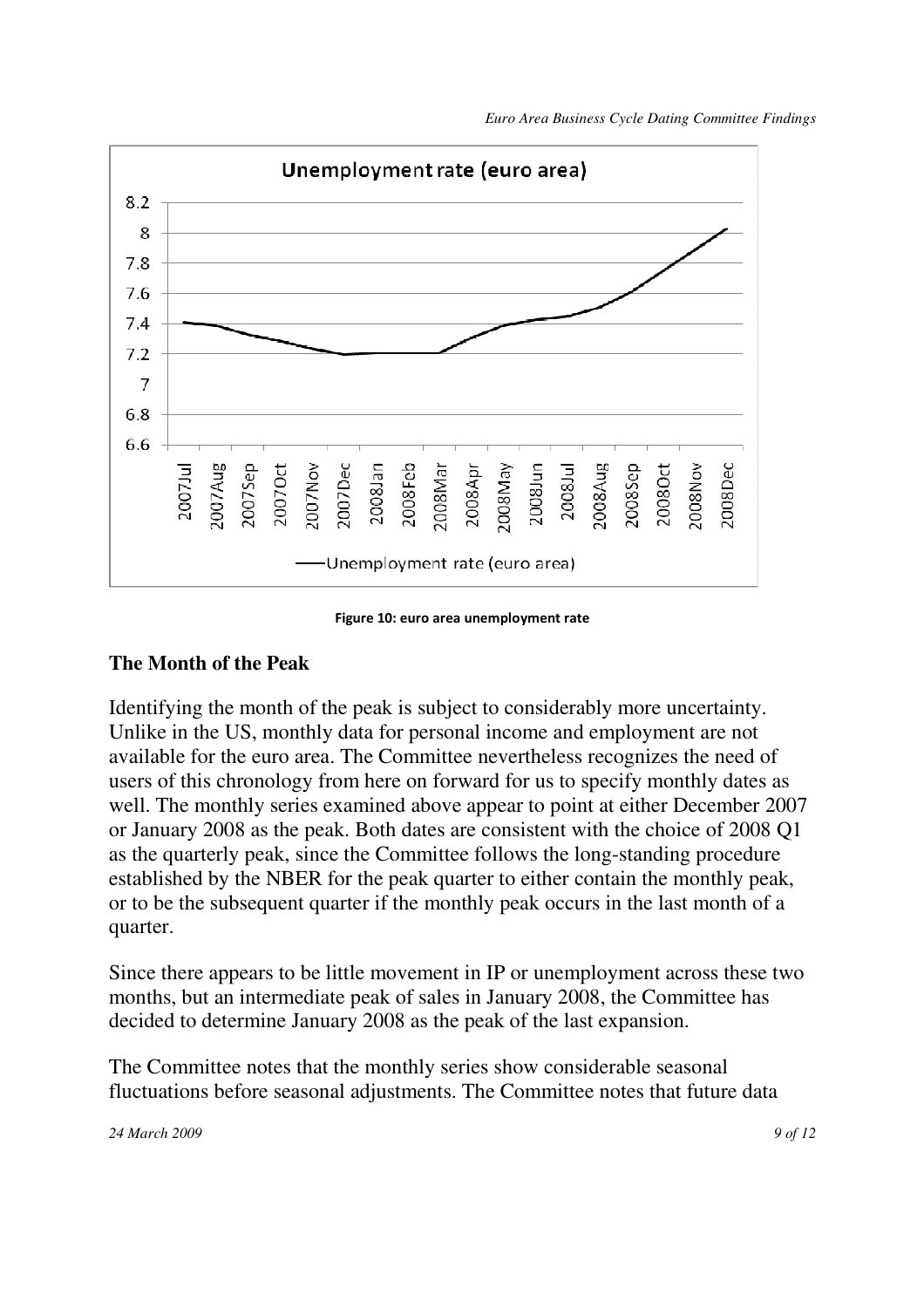revisions can lead to changes in these plots and their apparent peaks. The Committee has taken these issues into account in its deliberations.

#### **No recession in 2001, 2002 or 2003**

The Committee notes that GDP did not show a quarter-to-quarter decline in 2001, 2002 or 2003, although growth was near zero during some of this episode. Including the examination of other indicators, the Committee previously concluded that there was slow growth from the second to the fourth quarter in 2001 and a prolonged pause in the growth of economic activity in the first two quarters of 2003, but not a recession. The Committee has not changed its view on this episode.



Figure 11: euro area GDP 2001 to 2003

#### **Further Comments**

Although the indicators described above are the most important measures considered by the CEPR euro area business cycle dating Committee in developing its business cycle chronology, there is no fixed rule about which other measures may contribute information to the process in any particular episode.

*24 March 2009 10 of 12*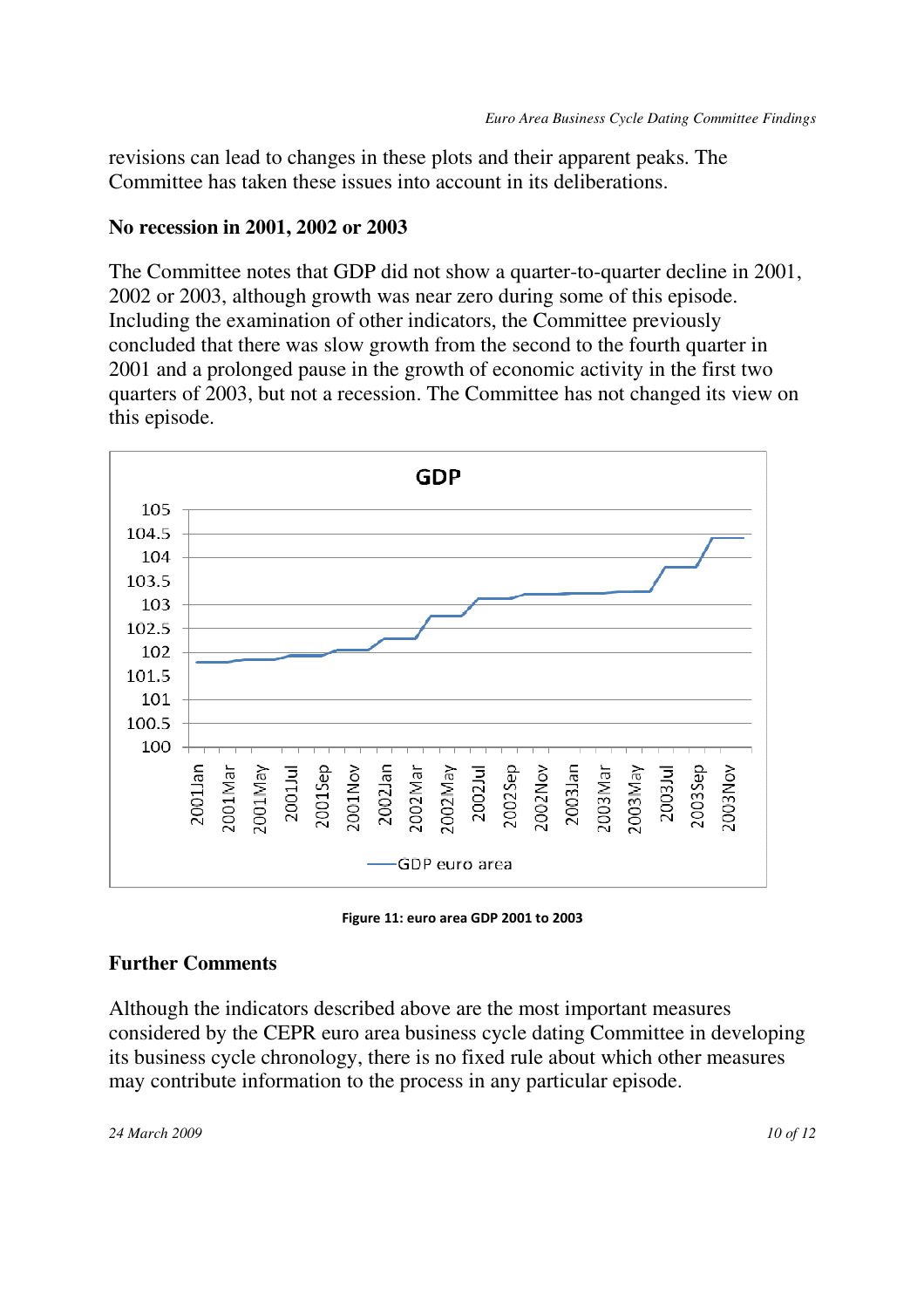#### **Committee members:**

Michael Artis (University of Swansea and CEPR)

Fabio Canova (Universitat Pompeu Fabra and CEPR)

Jordi Galí (CREI, Universitat Pompeu Fabra and CEPR)

Francesco Giavazzi (Università L Bocconi and CEPR)

Richard Portes (CEPR and London Business School)

Lucrezia Reichlin (London Business School and CEPR)

Harald Uhlig (University of Chicago and CEPR) - Committee Chair

Philippe Weil (ECARES, Sciences Po and CEPR)

Volker Wieland (Johann Wolfgang Goethe-Universität Frankfurt and CEPR)

For more information, see the FAQs below and also see http://www.cepr.org/data/dating/.

## **FAQs**

The following "FAQs" have been adapted from the NBER document.

Q: The financial press often states the definition of a recession as two consecutive quarters of decline in real GDP. How does that relate to your recession dating procedure?

A: Most of the recessions identified by our procedures do consist of two or more quarters of declining real GDP, but declining real GDP is not the only indicator used. As an example, the Committee has identified the period from the first quarter in 1980 to the third quarter in 1982 as a recession, despite the fact that real GDP was growing in some quarters during that episode and that real GDP was higher at the end of the recession than at the beginning. As another example, the Committee did not declare a recession for 2001 or 2003, even though the data at the time appeared to show a decline in economic activity (though not for two quarters). Subsequent data revisions have erased these declines.

*24 March 2009 11 of 12*  Q: Why doesn't the Committee accept the two-quarter definition?